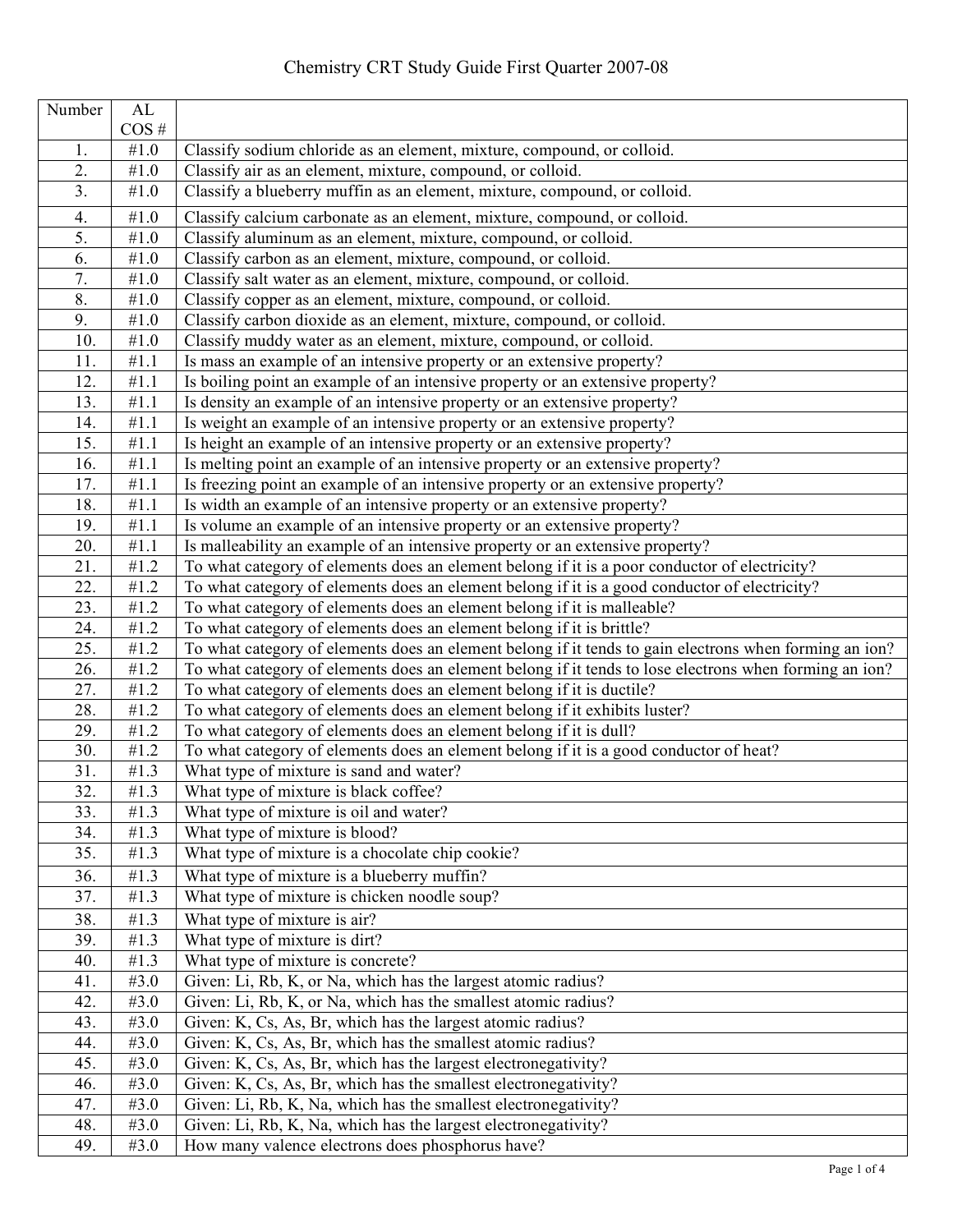## Chemistry CRT Study Guide First Quarter 2007-08

| 50.  | #3.0              | Given: iodine, helium, sulfur, or hydrogen, which is a halogen?                                     |
|------|-------------------|-----------------------------------------------------------------------------------------------------|
| 51.  | #3.0              | How many valence electrons does Si have?                                                            |
| 52.  | #3.0              | How many valence electrons does Rn have?                                                            |
| 53.  | #3.0              | What factor determines the reactivity of an element?                                                |
| 54.  | #3.1              | Given: vanadium, bromine, strontium, or neodymium, in which would you find f orbitals being filled? |
| 55.  | #3.1              | Given an orbital diagram be able to determine the element.                                          |
| 56.  | #3.1              | Given an electron configuration determine what element is represented.                              |
| 57.  | #3.1              | What is the correct electron dot structure for sodium?                                              |
| 58.  | #3.1              | How many electrons can a single orbital hold?                                                       |
| 59.  | #3.1              | Which element's electron configuration ends with $4p^2$ ?                                           |
| 60.  | #3.1              | Which element's electron configuration ends in $6s^2$ ?                                             |
| 61.  | #3.1              | Which element has a noble gas configuration of $[Ne]3s^23p^1$ ?                                     |
| 62.  | $\overline{43.1}$ | Which noble gas has ONLY two dots in its Lewis dot structure?                                       |
| 63.  | #3.1              | What is the correct electron dot structure for oxygen?                                              |
| 64.  | #3.1              | What is the correct electron dot structure for strontium?                                           |
| 65.  | $\overline{43.2}$ | Calculate the number of protons in boron.                                                           |
| 66.  | #3.2              | Calculate the number of electrons in magnesium.                                                     |
| 67.  | #3.2              | Calculate the number of neutrons in carbon $-14$ .                                                  |
| 68.  | #3.2              | Calculate the number of protons in potassium-40.                                                    |
| 69.  | #3.2              | Calculate the number of neutrons in potassium-40.                                                   |
| 70.  | #3.2              | Calculate the number of protons in carbon $-14$ .                                                   |
| 71.  | #3.2              | Calculate the number of protons in $oxygen - 17$ .                                                  |
| 72.  | $\overline{43.2}$ | Calculate the number of neutrons in $oxygen - 17$ .                                                 |
| 73.  | #3.2              | Calculate the number of neutrons in $^{31}$ P.                                                      |
| 74.  | #3.2              | Calculate the number of neutrons in $^{235}$ U.                                                     |
| 75.  | #3.2              | Calculate the number of protons in $^{31}$ P.                                                       |
| 76.  | #3.2              | Calculate the number of protons in $^{235}$ U.                                                      |
| 77.  | #3.2              | Calculate the number of protons in $^{238}$ U.                                                      |
| 78.  | #3.2              | Calculate the number of neutrons, protons, and electrons that <sup>126</sup> Te has?                |
| 79.  | #3.2              | Which isotope of neon contains the same number of neutrons and protons?                             |
| 80.  | #3.2              | Which isotope of oxygen contains the same number of neutrons and protons?                           |
| 81.  | #3.2              | Calculate the number of electrons in U-238?                                                         |
| 82.  | $\overline{43.3}$ | Which scientist came up with the atomic theory of matter?                                           |
| 83.  | #3.3              | Which scientist is famous for his "Oil Drop Experiment"?                                            |
| 84.  | #3.3              | What Law states that matter is neither created nor destroyed in any process?                        |
| 85.  | #3.3              | Thomson used the cathode ray to discover which subatomic particle?                                  |
| 86.  | #3.3              | What did Rutherford's gold foil experiment show was small, dense, and positively charged?           |
| 87.  | #3.3              | The atomic emission spectrum can be used to identify an element by what physical property?          |
| 88.  | #3.3              | What concept states that all matter is composed of atoms?                                           |
| 89.  | #3.3              | Who is given credit for the discovery of the electron?                                              |
| 90.  | #3.3              | Who is given credit for the discovery of the neutron?                                               |
| 91.  | #3.3              | Who is given credit for the discovery of the proton?                                                |
| 92.  | #5.0              | What determines the average kinetic energy of the molecules of any gas?                             |
| 93.  | #5.0              | What must happen to the kinetic energy of a substance for a liquid to change into a solid?          |
| 94.  | #5.0              | What must happen to the kinetic energy of a substance for a gas to change into a liquid?            |
| 95.  | #5.0              | What must happen to the kinetic energy of a substance for a solid to change into a gas?             |
| 96.  | #5.0              | In which state of matter are the intermolecular forces most attracted to each other?                |
| 97.  | #5.0              | What the state of matter has particles with the least amount of kinetic energy?                     |
| 98.  | #5.0              | What state of matter has particles with the greatest amount of kinetic energy?                      |
| 99.  | #5.0              | In which state of matter are the intermolecular forces least attracted to each other?               |
| 100. | #5.0              | What happens to the distance between molecules of a substance when it melts?                        |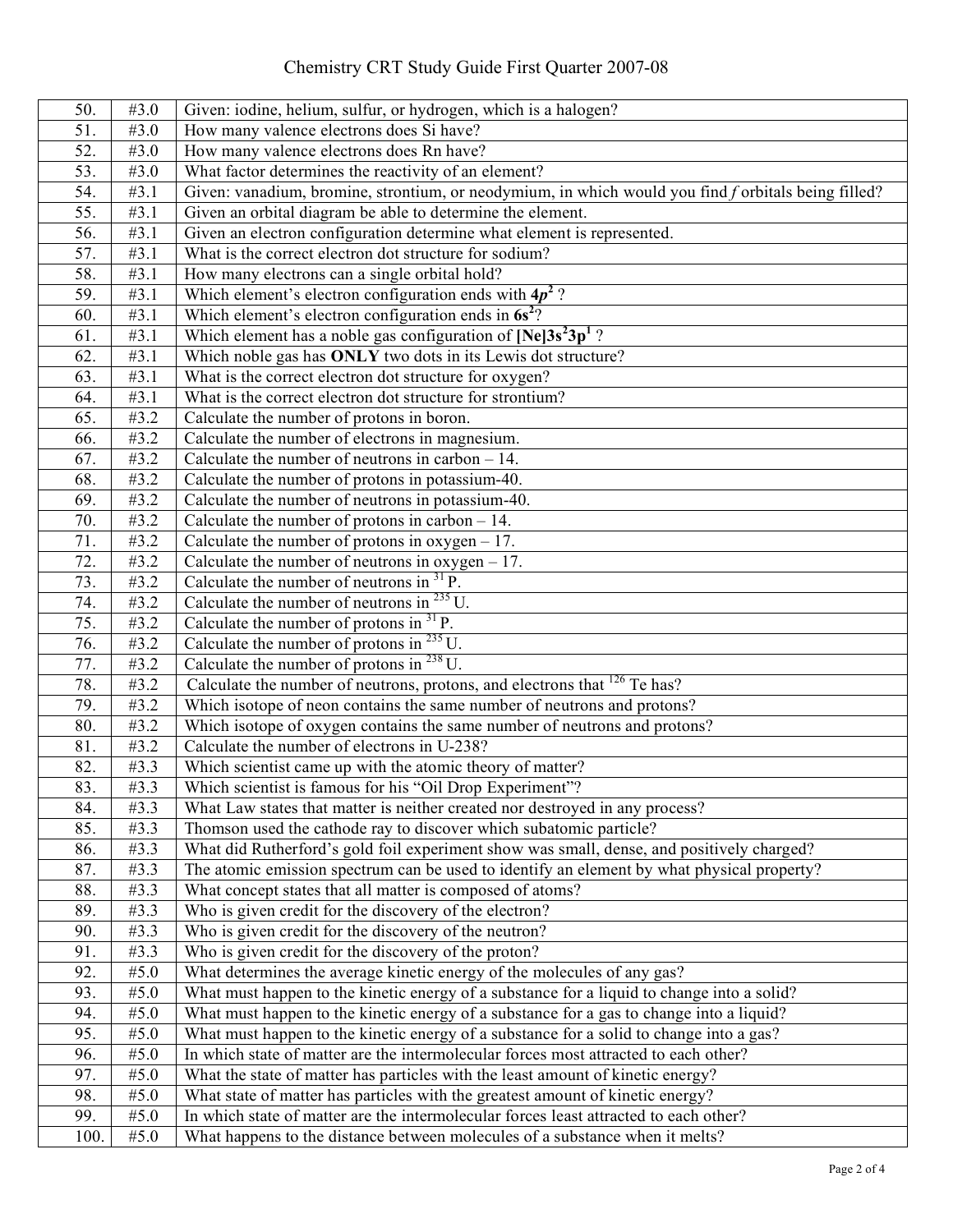## Chemistry CRT Study Guide First Quarter 2007-08

| 101.         | #5.0              | What happens to the distance between molecules of a substance when it vaporizes?                                                                                    |
|--------------|-------------------|---------------------------------------------------------------------------------------------------------------------------------------------------------------------|
| 102.         | #5.0              | How does the kinetic energy of a hydrogen molecule at 25°C compare to the kinetic energy of an                                                                      |
|              |                   | oxygen molecule at 25°C?                                                                                                                                            |
| 103.         | #6.1              | Predict the type of bond that is formed in the diagram above.                                                                                                       |
|              |                   | $Na+ + Cl- \rightarrow NaCl$                                                                                                                                        |
| 104.         | #6.1              | Predict the type of bond that is formed in the diagram above.                                                                                                       |
|              |                   | $Cl + Cl \rightarrow Cl_2$                                                                                                                                          |
| 105.         | #6.1              | Predict the type of bond that would form between lithium and fluorine.                                                                                              |
| 106.         | #6.1              | Predict the type of bond that would form between sodium and fluorine.                                                                                               |
| 107.         | #6.1              | Predict the type of bond that would form between carbon and hydrogen.                                                                                               |
| 108.         | #6.1              | Predict the type of bond that would form between copper and chlorine.                                                                                               |
| 109.         | #6.1              | Predict the type of bond formed by the sharing of four electrons.                                                                                                   |
| 110.         | #6.1              | Which diatomic molecule forms a triple covalent bond?                                                                                                               |
|              |                   |                                                                                                                                                                     |
| 111.         | #6.1              | Predict the type of bond that would form between sulfur and oxygen.                                                                                                 |
| 112.         | #6.2              | Group 2A elements, alkaline earth metals, tend to form what charge?                                                                                                 |
| 113.         | #6.2              | What would the oxidation number be for the element with the following electron configuration:                                                                       |
|              |                   | $1s^22s^22p^63s^23p^5$ ?                                                                                                                                            |
| 114.         | #6.2              | What would be the oxidation number for the following element: $1s^2$ $2s^2$ $2p^5$ ?                                                                                |
| 115.         | #6.2              | What would be the oxidation number for the following element: $[Ar] 4s^2$ ?                                                                                         |
| 116.         | #6.2              | Given: nitrogen, sulfur, boron, or chlorine, which would tend to form an ion with $a - 3$ charge?                                                                   |
| 117.<br>118. | #6.2<br>#6.2      | Given: carbon, oxygen, barium, or potassium, which would tend to form an ion with a $+2$ charge?<br>What is the sum of the oxidation numbers in a neutral compound? |
| 119.         | #6.2              | What is the charge of the phosphate ion in $K_3PO_4$ ?                                                                                                              |
|              |                   |                                                                                                                                                                     |
| 120.         | #6.2              | What is the oxidation number of hydrogen in $H_2O$ ?                                                                                                                |
| 121.         | #6.2<br>#6.2      | What is the oxidation number of the chromate ion in potassium chromate?                                                                                             |
| 122.<br>123. | #6.3              | What is the oxidation number of phosphorus in sodium phosphate?<br>What is the name of $H_2SO_{4(aq)}$ ?                                                            |
| 124.         | # $6.3$           | What is the formula for aluminum sulfate?                                                                                                                           |
| 125.         | # $6.3$           | What is the formula for copper (II) chloride?                                                                                                                       |
| 126.         | #6.3              | What is the correct formula for carbon disulfide?                                                                                                                   |
| 127.         | # $6.3$           | What is the correct name for CCl <sub>4</sub> ?                                                                                                                     |
| 128.         | #6.3              | What is the correct name for $MgSO3$ ?                                                                                                                              |
| 129.         | #6.3              | What is the formula of calcium phosphate, which is made up of the ions $Ca^{2+}$ and PO <sub>4</sub> <sup>3-</sup> ?                                                |
| 130.         | #6.3              | What is the correct name for $(NH_4)$ <sub>3</sub> PO <sub>4</sub> ?                                                                                                |
| 131.         | #6.3              | What is the correct name for $Li2CO3$ ?                                                                                                                             |
| 132.         | #6.3              | What is the correct name for NaOH?                                                                                                                                  |
| 133.         | #6.3              | What is the correct formula for potassium permanganate?                                                                                                             |
| 134.         | #6.3              | What is the correct formula for hydrochloric acid?                                                                                                                  |
| 135.         | #6.3              | What is the correct formula for phosphoric acid.?                                                                                                                   |
| 136.         | #8.0              | Is burning wood an example of a chemical change or a physical change?                                                                                               |
| 137.         | #8.0              | Is freezing water an example of a chemical change or a physical change?                                                                                             |
| 138.         | #8.0              | Is malleability an example of a chemical property or a physical property?                                                                                           |
| 139.         | $\overline{48.0}$ | Is melting point an example of a chemical property or a physical property?                                                                                          |
| 140.         | #8.0              | Is "ignites when dropped into water" an example of a chemical property or a physical property?                                                                      |
| 141.         | #8.0              | Is conducting electricity an example of a chemical property or a physical property?                                                                                 |
| 142.         | #8.0              | Is an object's tendency to rust an example of a chemical property or a physical property?                                                                           |
| 143.         | #8.0              | Is an object's tendency to tarnish an example of a chemical property or a physical property?                                                                        |
| 144.         | #8.0              | Is an object's ductility an example of a chemical property or a physical property?                                                                                  |
| 145.         | #8.0              | Is an object's luster an example of a chemical property or a physical property?                                                                                     |